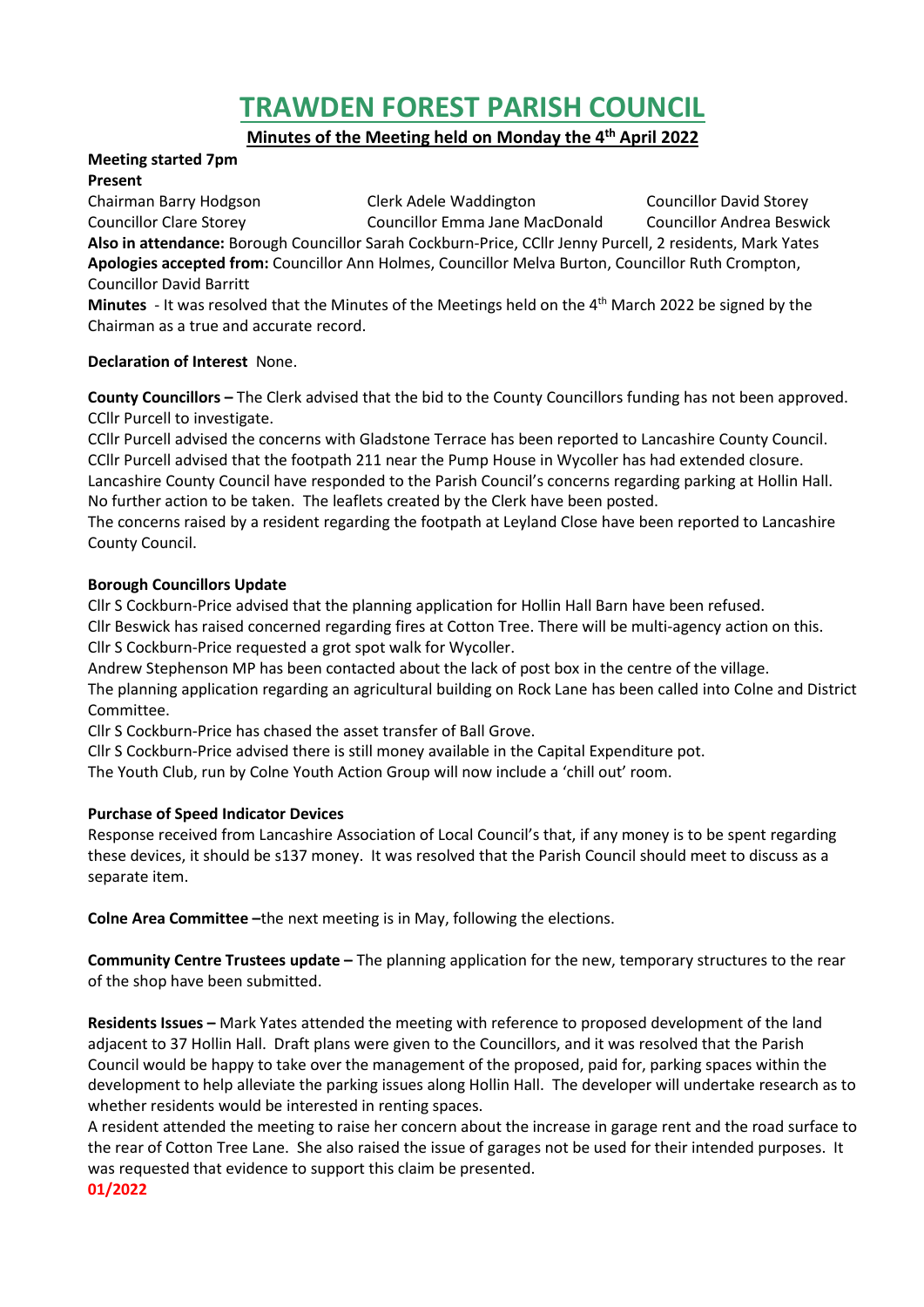#### **Trawden in Bloom**

15 bags of litter were collected during the recent litter pick. Pendle Borough Council to collect. It was resolved that the Terms of Reference for this group be adopted. Thanks to Cllr Crompton for being the liaison with this group and already holding the first meeting. It was resolved that a first aid kit be purchased for the group.

# **Lengthsman**

It was resolved that a soak-away would be installed on land at the well at Well Head to resolve the drainage issues.

#### **Allotments/Garages**

It was resolved that, if a tenant was not breaking their tenancy agreement, they could not be evicted from their garage. Residents can, and historically have had, 2 garages to house their vehicles.

The Terms and Conditions for garage rent will be reviewed later in the year.

Cllr D Storey advised that there are 5 available allotments. The Clerk to write to the next people on the waiting list.

All invoices and tenancy agreements have been posted for both allotments and garages.

#### **Area at top of Tram Tracks**

In the advertisement for this job, the Clerk requested that quotes be submitted by  $31<sup>st</sup>$  March 2022. 2 enquiries received; no quotes received. When the Council is ready to undertake this work, the only submitted quote will be awarded the work.

# **Potential defibrillator at Recreation Ground and Cockhill Club**

It was resolved that the Clerk will see if there are any other suppliers.

#### **Ball Grove Park**

The Queens Platinum Jubilee Avenue was planted on  $2^{nd}$  April. Cllr Hodgson will ensure they receive enough water. The measuring wheel used has been broken; the Parish Council need to purchase a replacement. Still no further response with transfer of ownership or response to queries raised by the solicitor.

# **Friends of Trawden Playground**

Councillors noted the minutes provided.

#### **Clerks update**

It was resolved that the Clerk research the option of temporarily moving to Colne Town Hall until the new office is available to alleviate the interruptions she is receiving. This will give an accurate representation of whether an increase in hours is required.

#### **Grot Spot Walk**

This took place on 26<sup>th</sup> March. It will be updated and distributed as required.

#### **Policies**

Item 2.2 within the Financial Regulations requires clarity. It was resolved the Clerk would look at this and bring amendments to the next meeting.

It was resolved that, in the Standing Orders Policy, Item 15 b vi needs 'or equivalent' adding, then this can be adopted.

# **Poetry Garden**

It was resolved that the whole village be invited to write a poem, to be displayed in the Poetry Garden, about the Queen's Platinum Jubilee.

#### **Training Opportunity**

It was resolved that the Parish Council had no requirement for First Aid training. **02/2022**